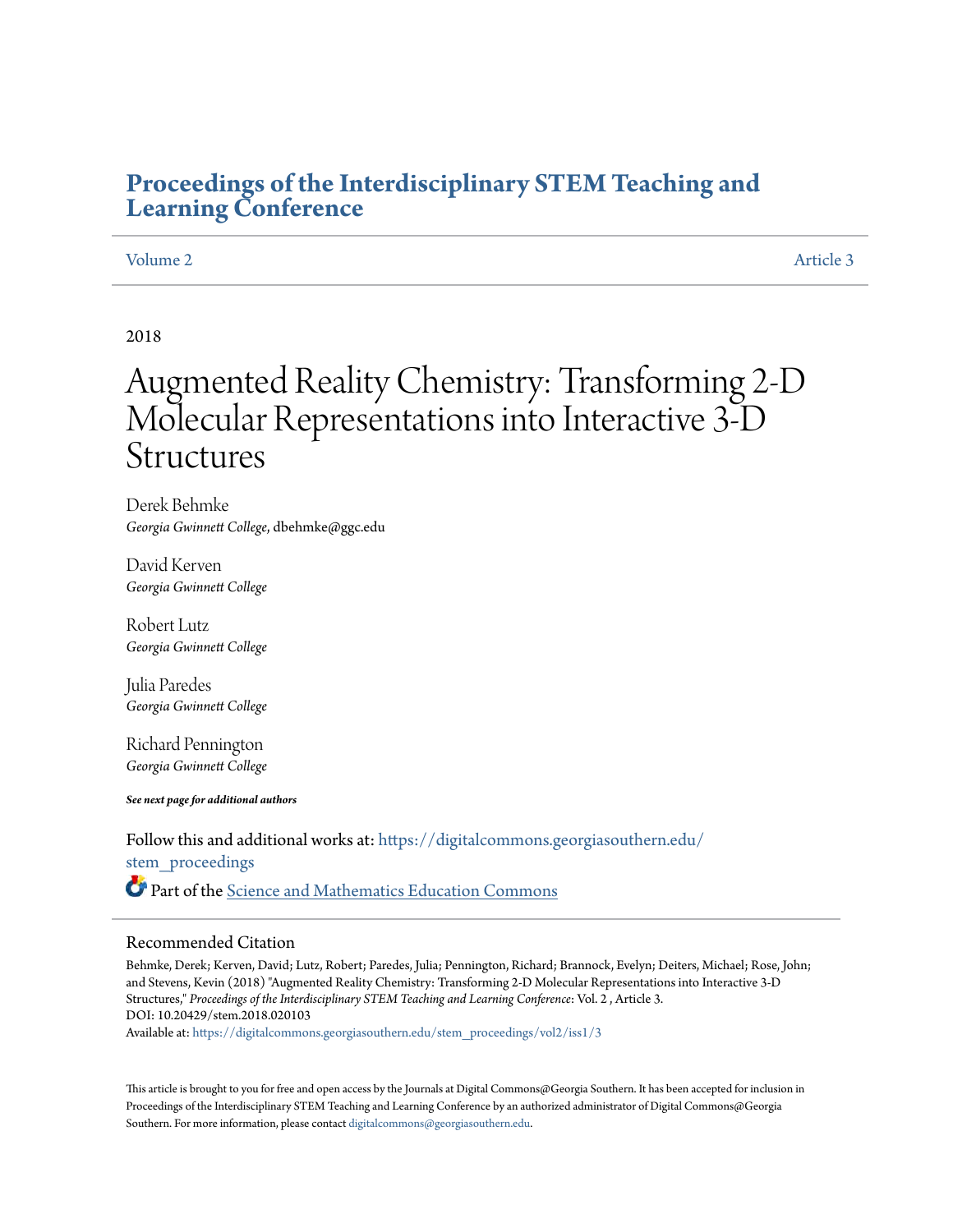## Augmented Reality Chemistry: Transforming 2-D Molecular Representations into Interactive 3-D Structures

## **Abstract**

Spatial reasoning is defined as the ability to generate, retain, and manipulate abstract visual images. In chemistry, spatial reasoning skills are typically taught using 2-D paper-based models, 3-D handheld models, and computerized models. These models are designed to aid student learning by integrating information from the macroscopic, microscopic, and symbolic domains of chemistry. Research has shown that increased spatial reasoning abilities translate directly to improved content knowledge. The recent explosion in the popularity of smartphones and the development of augmented reality apps for them provide, a yet to be explored, way of teaching spatial reasoning skills to chemistry students. Augmented reality apps can use the camera on a smartphone to turn 2-D paper-based molecular models into 3-D models the user can manipulate. This paper will discuss the development, implementation, and assessment of an augmented reality app that transforms 2-D molecular representations into interactive 3-D structures.

### **Keywords**

Keywords: augmented reality, molecular representations, molecular visualizations, app development, molecular modeling

### **Creative Commons License**

**[Creative](http://creativecommons.org/licenses/by/4.0/)** 

**This work is licensed under a** [Creative Commons Attribution 4.0 License.](http://creativecommons.org/licenses/by/4.0/) Attribution 4.0

## License **Authors**

Derek Behmke, David Kerven, Robert Lutz, Julia Paredes, Richard Pennington, Evelyn Brannock, Michael Deiters, John Rose, and Kevin Stevens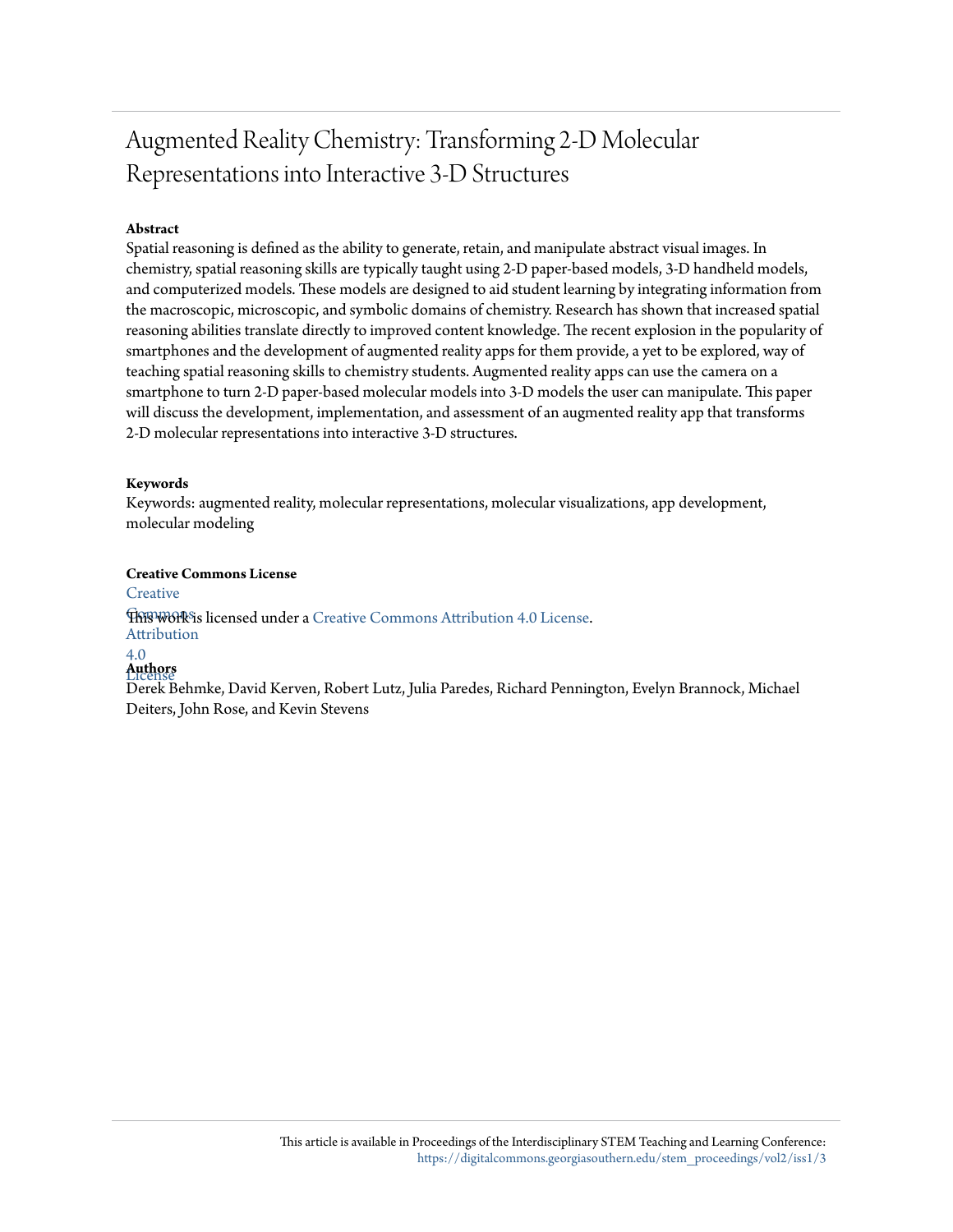### **Volume 2 | Article 3**

### **Augmented Reality Chemistry: Transforming 2-D Molecular Representations into Interactive 3-D Structures**

Derek Behmke, *Georgia Gwinnett College, dbehmke@ggc.edu* David Kerven, *Georgia Gwinnett College* Robert Lutz, *Georgia Gwinnett College* Julia Paredes, *Georgia Gwinnett College* Richard Pennington, *Georgia Gwinnett College* Evelyn Brannock, *Georgia Gwinnett College* Michael Deiters, *Georgia Gwinnett College* John Rose, *Georgia Gwinnett College* Kevin Stevens, *Georgia Gwinnett College*

#### **Abstract**

Spatial reasoning is defined as the ability to generate, retain, and manipulate abstract visual images. In chemistry, spatial reasoning skills are typically taught using 2-D paper-based models, 3-D handheld models, and computerized models. These models are designed to aid student learning by integrating information from the macroscopic, microscopic, and symbolic domains of chemistry. Research has shown that increased spatial reasoning abilities translate directly to improved content knowledge. The recent explosion in the popularity of smartphones and the development of augmented reality apps for them provide, a yet to be explored, way of teaching spatial reasoning skills to chemistry students. Augmented reality apps can use the camera on a smartphone to turn 2-D paper- based molecular models into 3-D models the user can manipulate. This paper will discuss the development, implementation, and assessment of an augmented reality app that transforms 2-D molecular representations into interactive 3-D structures.

#### **Keywords**

augmented reality, molecular representations, molecular visualizations, app development, molecular modeling

#### **Recommended Citation**

Behmke, Derek; Kerven, David; Lutz, Robert; Paredes, Julia; Pennington, Richard; Brannock, Evelyn; Deiters, Michael; Rose, John; and Stevens, Kevin (2018) "Augmented Reality Chemistry: Transforming 2-D Molecular Representations into Interactive 3-D Structures," *Proceedings of the Interdisciplinary STEM Teaching and Learning Conference:* Vol. 2 , Article 3.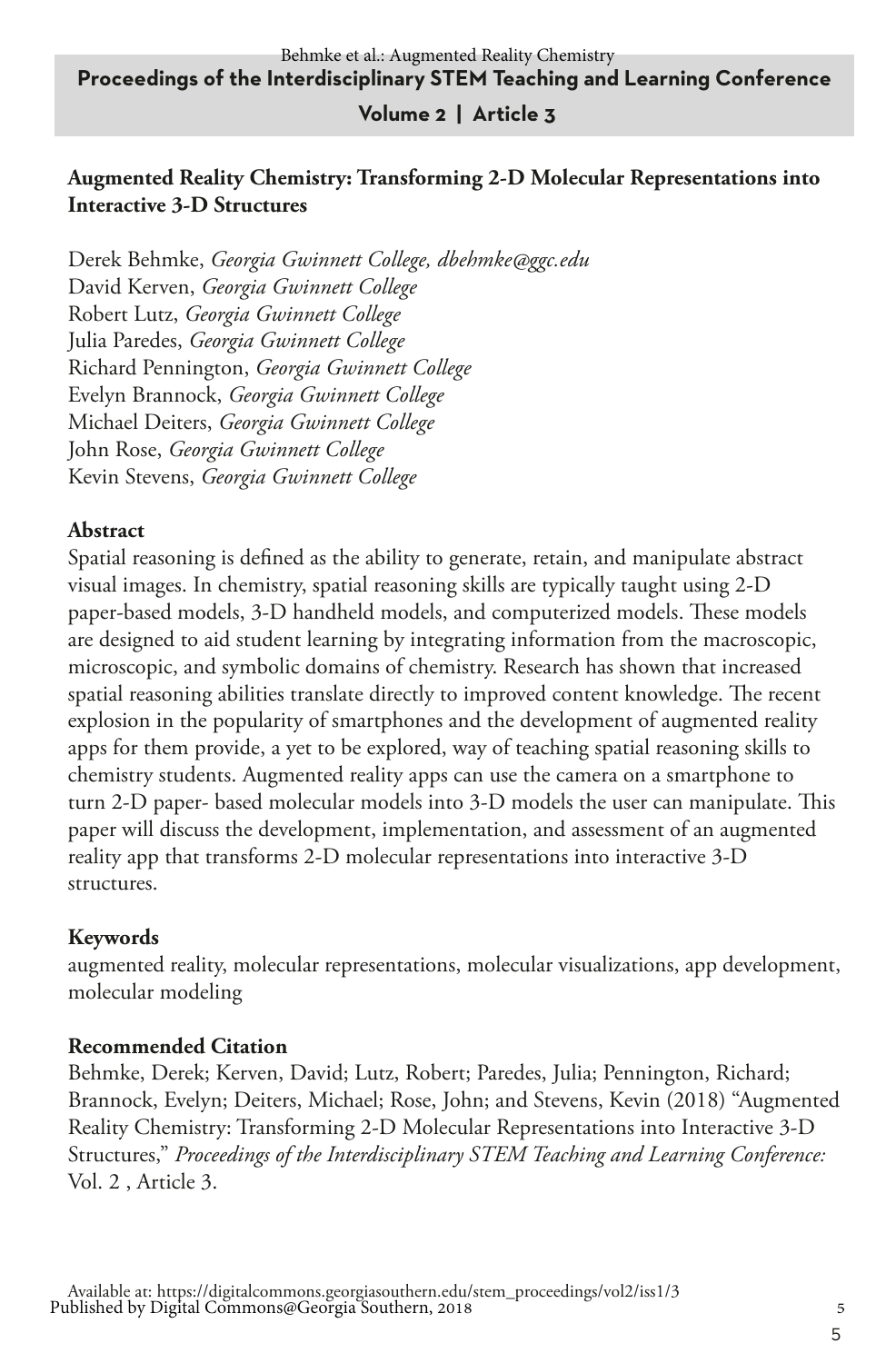## **Introduction** *Proceedings of the Interdisciplinary STEM Teaching and Learning Conference, Vol. 2 [2018], Art. 3*

STEM students continue to consider chemistry one of the most difficult subjects they must complete. Johnstone states that students find chemistry difficult to grasp because they must integrate information from the macroscopic, microscopic, and symbolic domains of the discipline (Johnstone, 1991, 2000). For students to be successful, instructors must teach them to develop mental models of the microscopic interactions between atoms and molecules that explain their macroscopic observations. Chemistry instructors typically use 2-D drawings, 3-D handheld models, and computer models to ease the cognitive load associated with developing mental models (Barak, 2013; Suits & Sanger, 2013). The ability to seamlessly transition between physical models and mental models is important to student success. This ability is most commonly referred to as spatial ability or reasoning (Coleman & Gotch, 1998; Harle & Towns, 2011; Suits & Sanger, 2013).

Chemical education literature contains numerous studies that demonstrate the importance of providing students with some type of molecular model when they are carrying out tasks that require the use of spatial reasoning skills (Barak, 2013; Booth et al., 2005; Suits & Sanger, 2013; Williamson et al., 2012). Springer demonstrated that organic chemistry students who watched an instructor properly manipulate computer models outperformed their peers who did not witness the manipulation (Springer, 2014). Abraham et al. randomly assigned students to one of three treatment conditions (2-D drawings, handheld models, and computer models) to see if there was a difference in their performance on stereochemistry assessments when compared to a reference group that did not use any models (Abraham, Varghese, & Tang, 2010). Students using computer models scored 15% higher than the other treatment groups, and 37% higher than the reference group on subsequent stereochemistry assessments (Abraham et al., 2010). Kuo et al. administered a stereochemistry exam broken into subtests (Kuo, Jones, Pulos, Hyslop, & Nan, 2004). During each subtest, students used a different model type (2-D drawings, dash wedge drawings, handheld models, and computer models) (Kuo et al., 2004). Scores were significantly higher on subtests where students used handheld and computer models (Kuo et al., 2004).

Despite the overwhelming evidence in favor of using models to learn chemistry concepts, it is still difficult to convince students to use molecular models to learn concepts unless the models are provided by the instructor. The explosion in popularity and availability of smartphones and augmented reality technology may provide a means to bridge this gap.

Augmented reality is a technology that virtually overlays information or interactive elements on top of a mediated view of the user's physical environment. A computing device with a camera and a screen, typically a smartphone or tablet, provides the mediation. The user points the device's camera at an object that acts as a trigger in the physical environment, and virtual elements are added to, or over, the object on the device's display. The virtual elements are, in their simplest form, an active element such as a video. In more complicated forms, the trigger can be overlaid with user interface elements and/or 3-D constructs. One example of such a construct is a 3-D molecular model a user can manipulate. (Delello, McWhorter, & Camp, 2015; Dunleavy & Dede, 2014; Ke & Hsu, 2015)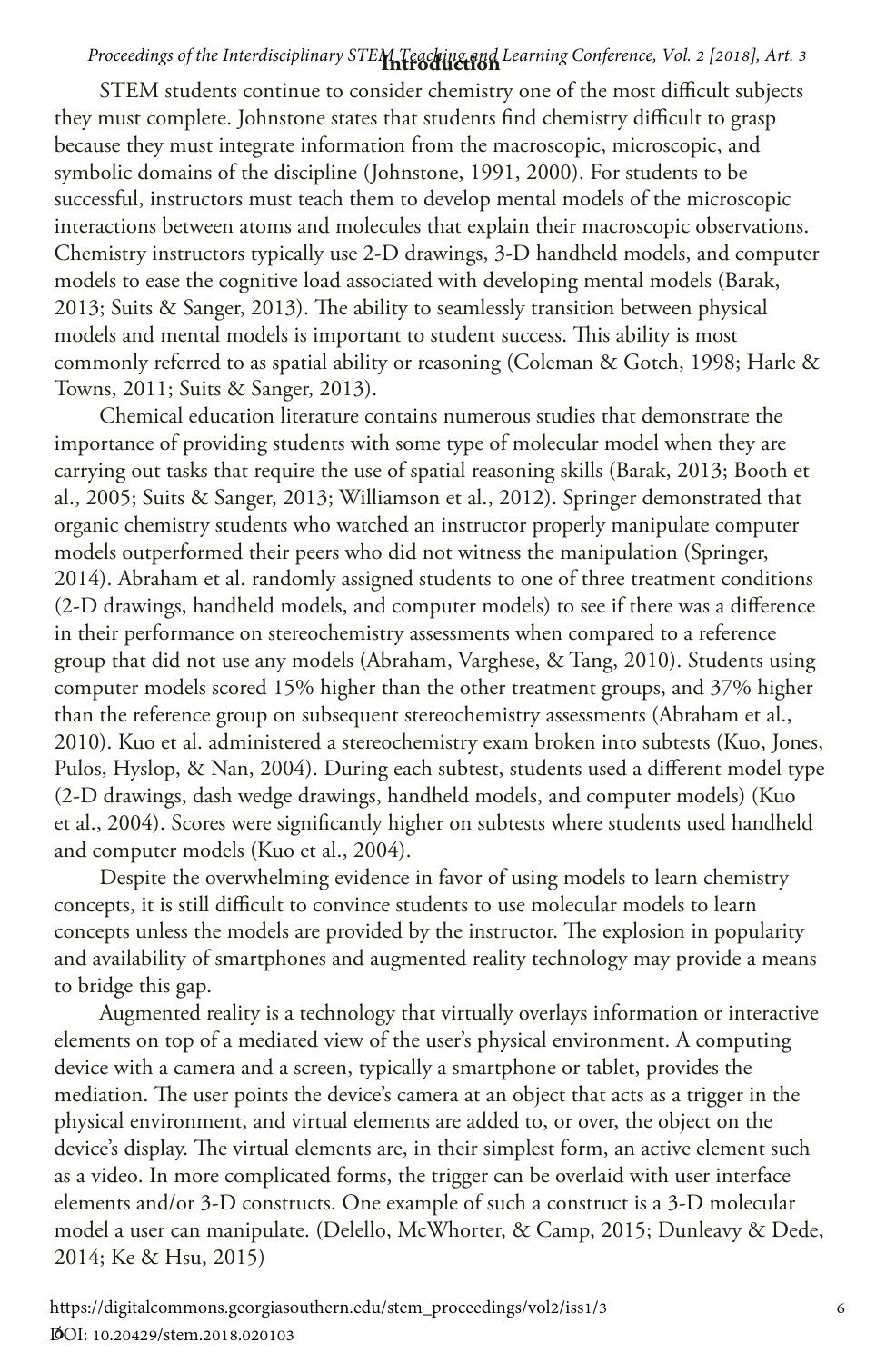A number of augmented reality Augmented Reality Chemistraloped and used in the educational arena; however, this field is not particularly mature (Dunleavy & Dede, 2014; Figueiredo, Gomes, Gomes, & Lopes, 2014). A number of investigators have used various augmented reality platforms to research artifact creation in college classes, including the areas of teacher education, business, and marketing (Delello et al., 2015; Ke & Hsu, 2015). Though augmented reality may already have a role in some chemistry classrooms, no literature could be found documenting its use. Can an augmented reality based molecule viewing app be developed that can provide students with a mobile, technology based solution to enhance their understanding of chemistry?

#### **App Development**

For an initial proof of concept of the augmented reality molecule viewing app, the platform Aurasma was selected. Aurasma is one of many augmented reality platforms that has been previously used in educational settings. Non- commercial use of this platform is free, and it provides apps for both Android and iOS mobile devices. It has operated for a number of years and provides a reasonable degree of stability. It also provides a straightforward web-based authoring environment for creating augmented reality artifacts, referred to as auras. (Figueiredo et al., 2014) Given these characteristics, the majority of the development work focused on creating a process to generate and view 3-D molecular representations using this platform.

The process of generating a 3-D molecular aura that a user could manipulate involved a series of steps; first, generating a 2-D drawing of the molecule that was to be displayed. This drawing ultimately served as the trigger that later initiated the augmentation when the mobile device's camera driven by the app was pointed at it. A .mol file of the molecular structure was then generated using a molecular drawing program such as ChemDraw. The .mol file was then converted to a protein database (pdb) file, which was subsequently converted to a 3-D molecular structure using the free, open source 3-D creation suite Blender. The 3-D structure file was then transferred to Aurasma Studio and linked as an overlay to the 2-D drawing to create the aura. At this point additional overlays, such as buttons to allow molecular rotation, were added to the aura to enhance the user experience. Finally, the aura had to be shared so that end users could access the experience. In order to access the augmented reality based auras, users would download the Aurasma app and follow the channel where the auras were shared. Once the user followed the appropriate channel, they simply opened the app and pointed the camera on their mobile device at the appropriate 2-D drawing trigger.

#### **Implementation and Assessment**

Stereochemistry has long been recognized as one of the more difficult topics in organic chemistry courses, because distinguishing between pairs of 2-D molecular drawings without an algorithmic approach requires a great deal of spatial ability. The first augmented reality based activity that was developed, and Institutional Review Board (IRB) approved, sought to enhance student learning in this area. The activity, which was designed to take no more than ten minutes to complete, is shown in Figure 1.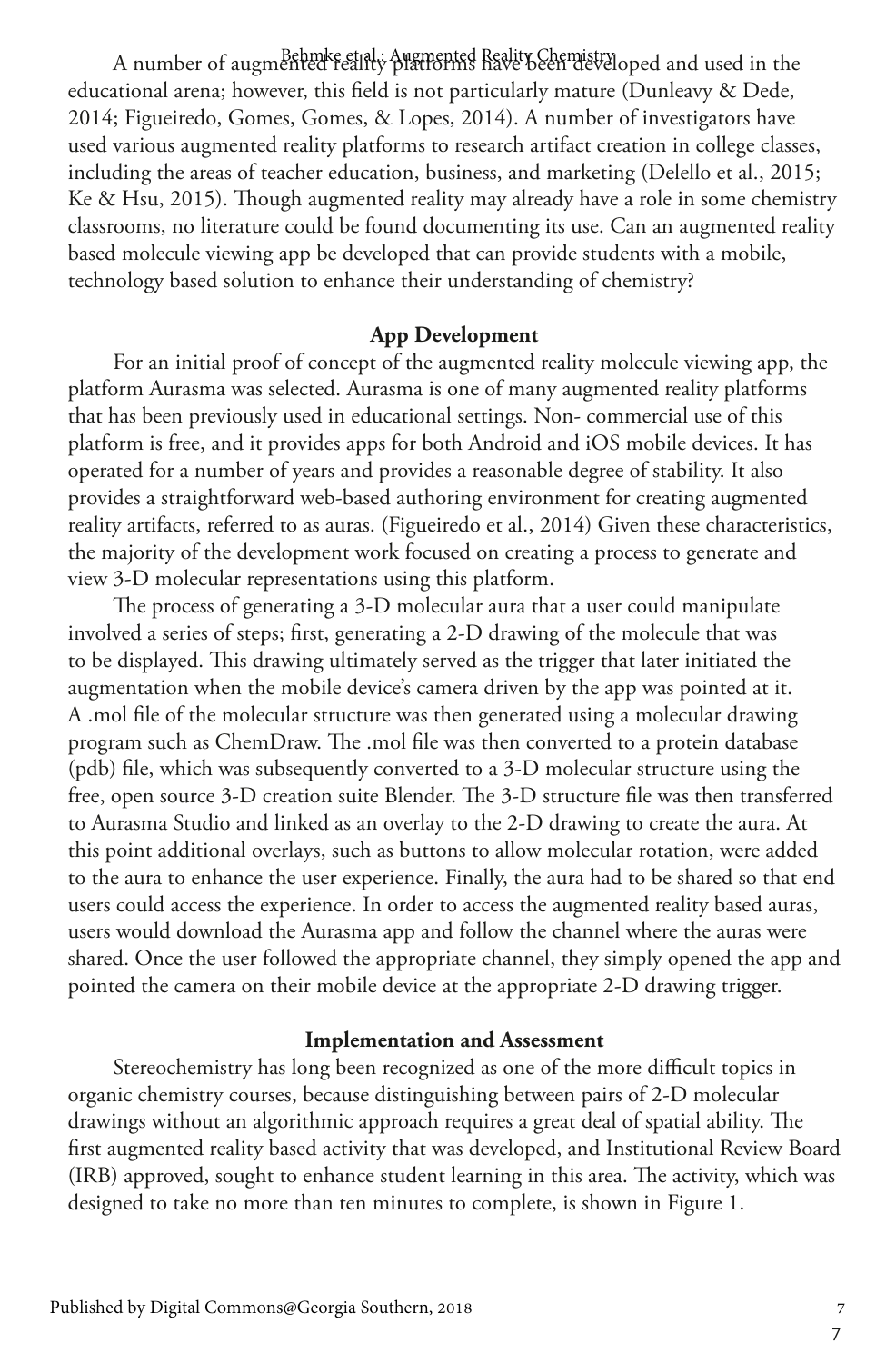## *Proceedings of the Interdisciplinary STEM Teaching and Learning Conference, Vol. 2 [2018], Art. 3*<br>**Are these two molecules the same?**



Figure 1: The first stereochemistry augmented reality based activity developed. *(Note: Molecule names were omitted in student version)*

The activity was implemented in several sections of organic chemistry I during four different terms (spring 2016, summer 2016, fall 2016, and spring 2017). During each term, there were an equal number of randomly assigned experimental and control sections, which resulted in total of 238 student participants (control  $N = 116$ , experimental  $N = 122$ ). Instructors in both the experimental and control sections were asked to incorporate the activity near the conclusion of their normal instruction on stereochemistry, and students were permitted to discuss their answers with each other. In control sections, the activity was completed as a paper and pencil exercise that concluded with the instructor discussing the correct answer. Students in control sections were permitted to use model kits if they had them during the activity, but no student elected to build models. In the experimental sections students first downloaded, installed, and setup the Aurasma app, and then they were told that the image in Figure 1 above, with the molecule names removed, was a trigger to begin an augmented reality experience. The experience allowed students to view side-by-side 3-D representations of the drawings in Figure 1 which they could rotate by pushing a button on their screen. Additionally, they could push a button and see a video explaining the correct answer. At the conclusion of the activity both experimental and control sections completed the same assessment.

The assessment asked students to indicate whether pairs of molecules were the same (identical) or different (enantiomers or diastereomers). Experimental section students were not permitted to use the app on the assessment. All students were permitted to use their own model kits on the assessment, but none did. During the assessment students were also asked which type of model (handheld, computer/app, both, or neither) would have assisted them in better learning the stereochemistry material, and they were asked to briefly explain their choice.

#### **Results and Discussion**

Students in the experimental sections had an average score of 68.0% on the assessment, compared to 63.3% for students in the control sections. A t-test showed that these results were not significantly different ( $p = 0.12$ ). These results are not surprising considering students only participated in one ten-minute activity prior to completing the assessment. These findings, however, suggest that the inclusion of the augmented reality activity did not negatively impact student learning. These results, combined with the enthusiastic response of the students as they interacted with the Aurasma app, indicate that augmented reality based molecular models have a future in the chemistry classroom.

8 DOI: 10.20429/stem.2018.020103https://digitalositive student performance results are further validated when their opinions a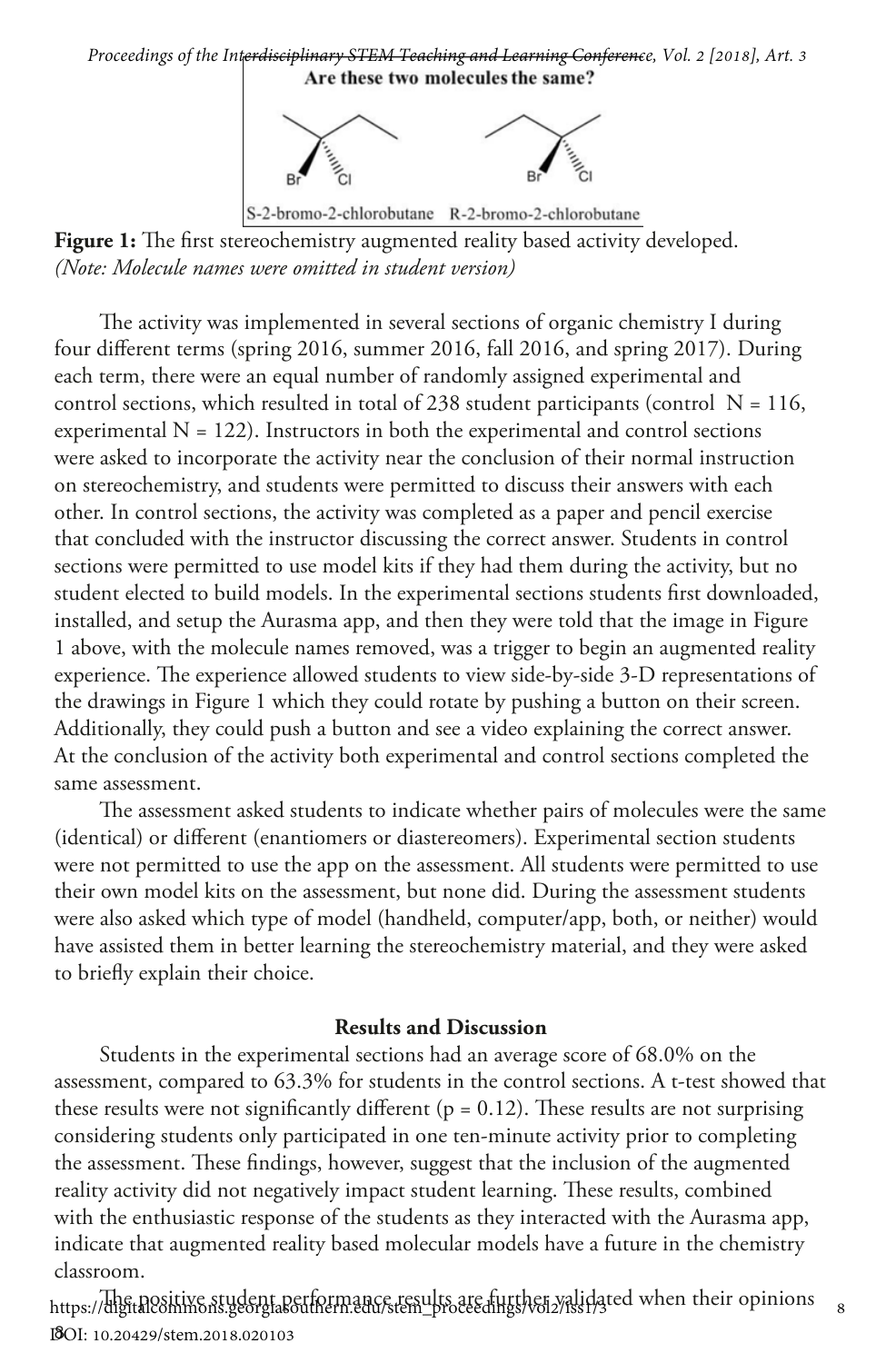of model types are examined. Figure 2 sumented Reality Ghemistry, ions of useful model types to learn stereochemistry material broken down by experimental and control sections.



**Figure 2:** Student opinions of useful model types to learn stereochemistry material broken down by experimental and control sections.

Students in the control section preferred handheld models  $(N = 53)$  over computer or app based models  $(N = 39)$ . Student explanations indicated that they did not believe computer models were tactile enough, and that they did not believe computer based models could accurately depict 3-D structure. Students in the experimental sections preferred computer based models ( $N = 61$ ) over handheld models ( $N = 41$ ). Students preferred the computer based models because they accurately portrayed 3-D structure, it was easier and faster to access them compared to constructing handheld models, and they did not have to carry around a physical model kit. Students in the experimental section who still preferred handheld models cited the lack of tactile interaction as the app's number one weakness. Notably, all students in each section are required to have physical model kits, but no student in either section used these, even though they are highly encouraged to use them for the same reasons noted by student feedback.

When the performance data is combined with student opinions regarding the app, it becomes clear that augmented reality based molecular models have a role in the chemistry classroom. In order to provide a more definitive answer regarding their impact on student performance, a more detailed and rigorous set of augmented reality based activities will need to be developed, implemented, and assessed. Additionally, modifications will need to be made to the app experience to enhance tactile interactions the user has with the models. Work by McCollum et al. validates the need for more tactile interactions by demonstrating the that users equipped with an iPad's touch screen to interact with models showed superior representational competence compared to their peers who used 2-D paper drawings (McCollum, Regier, Leong, Simpson, & Sterner, 2014).

#### **Conclusions**

An augmented reality based molecule viewing app that can provide students with a mobile, technology based solution to enhance their understanding of chemistry was developed. The process for developing 3-D, augmented reality based molecular representations from 2-D, paper-based drawings is time and developer intensive. Nevertheless, students using augmented reality models perform at least as well as those using no models. Students who have used augmented reality models find them more <sup>9</sup> Published by Digital Commons@Georgia Southern, 2018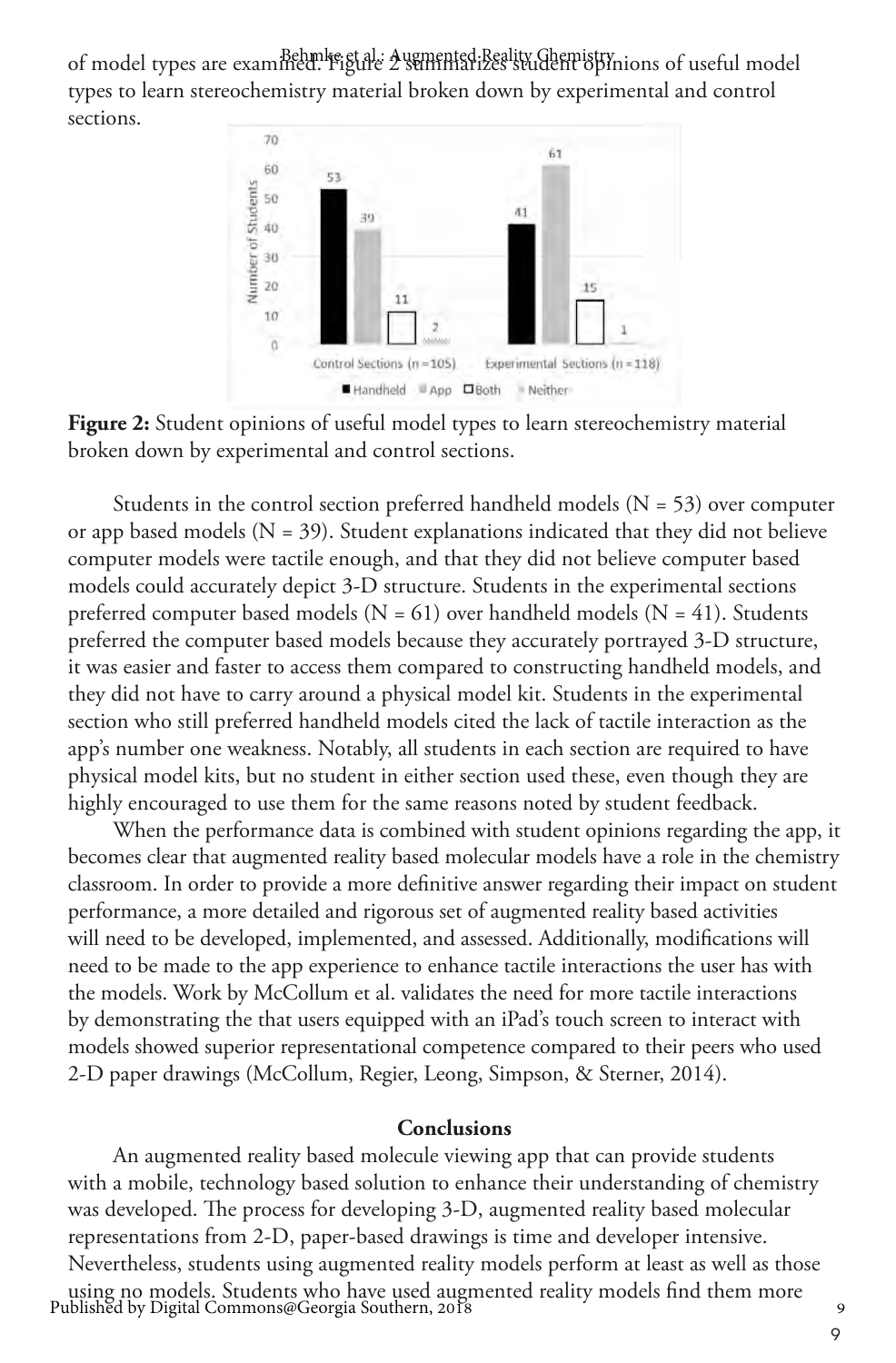convenient and faster than traditional, handheld models, and more students would *Proceedings of the Interdisciplinary STEM Teaching and Learning Conference, Vol. 2 [2018], Art. 3* prefer augmented reality models if they were more tactile, meaning the user had greater control over molecular manipulations.

#### **Current and Future Work**

As work progressed, it became increasingly apparent that the selection of Aurasma as the platform for the app came with some serious limitations. The freely available, non-commercial package necessitated a cumbersome and time intensive process for generating the augmented reality based molecules. Given the large number of molecules end users would want to use, this is a significant hurdle. Additionally, the platform provided no seamless way to increase the tactile interactions with the models, which both the initial pilot testing of this app and the work by McCollum et al.(McCollum et al., 2014) suggests would be desirable and beneficial to the user experience. In order to alleviate these deficiencies, it became apparent that a standalone augmented reality app developed specifically for the intended use in a chemistry classroom was needed.

The development of such an augmented reality molecule viewing app is well underway. The Android and iOS app is currently in beta testing. The app uses 2-D drawings of molecules as triggers, much like the Aurasma app. The 3-D molecular structure is retrieved from the PubChem Database and is dynamically converted to a 3-D model that is presented to the user to generate an augmented reality experience. This automated process only requires the development of a trigger for each molecule. Users can rotate molecules using their fingers, and they can use pinch gestures to zoom in and out. Both of these features increase the tactile interactions users have with the models. The app also provides a color key, which clearly identifies the type of atom(s) in each substance. Assuming successful pilot testing, the app should become more widely available in the near future.

 One of the more recent technologies to burst onto the scene are mixed reality headsets, such as Microsoft's HoloLens. These headsets have a wider viewing angle. This will allow the user to view larger numbers of more complex molecules in greater detail. We have designed a prototype molecule viewing app for the HoloLens. This app does not use a trigger but rather allows the user to directly select the molecule(s) he/she wants to view from a pre-populated list. The 3-D molecular structure is retrieved from the PubChem Database and automatically converted to a 3-D model. Users can zoom in and out and rotate molecules with both hand gestures and speech. The HoloLens app will enter beta testing soon.

#### **Acknowledgements**

This project was supported by funds from a USG-STEM Initiative II Mini- Grant and a Georgia Gwinnett College SEED Grant. Special thanks to the faculty of the chemistry and information technology disciplines at Georgia Gwinnett College who volunteered their expertise and class time to help with the project.

#### **References**

Abraham, M., Varghese, V., & Tang, H. (2010). Using molecular representations to aid student understanding of stereochemical concepts. *Journal of Chemical Education, 87*(12), 1425–1429.<br>https://digitalcommons.georgiasouthern.edu/stem\_proceedings/vol2/iss1/3 10